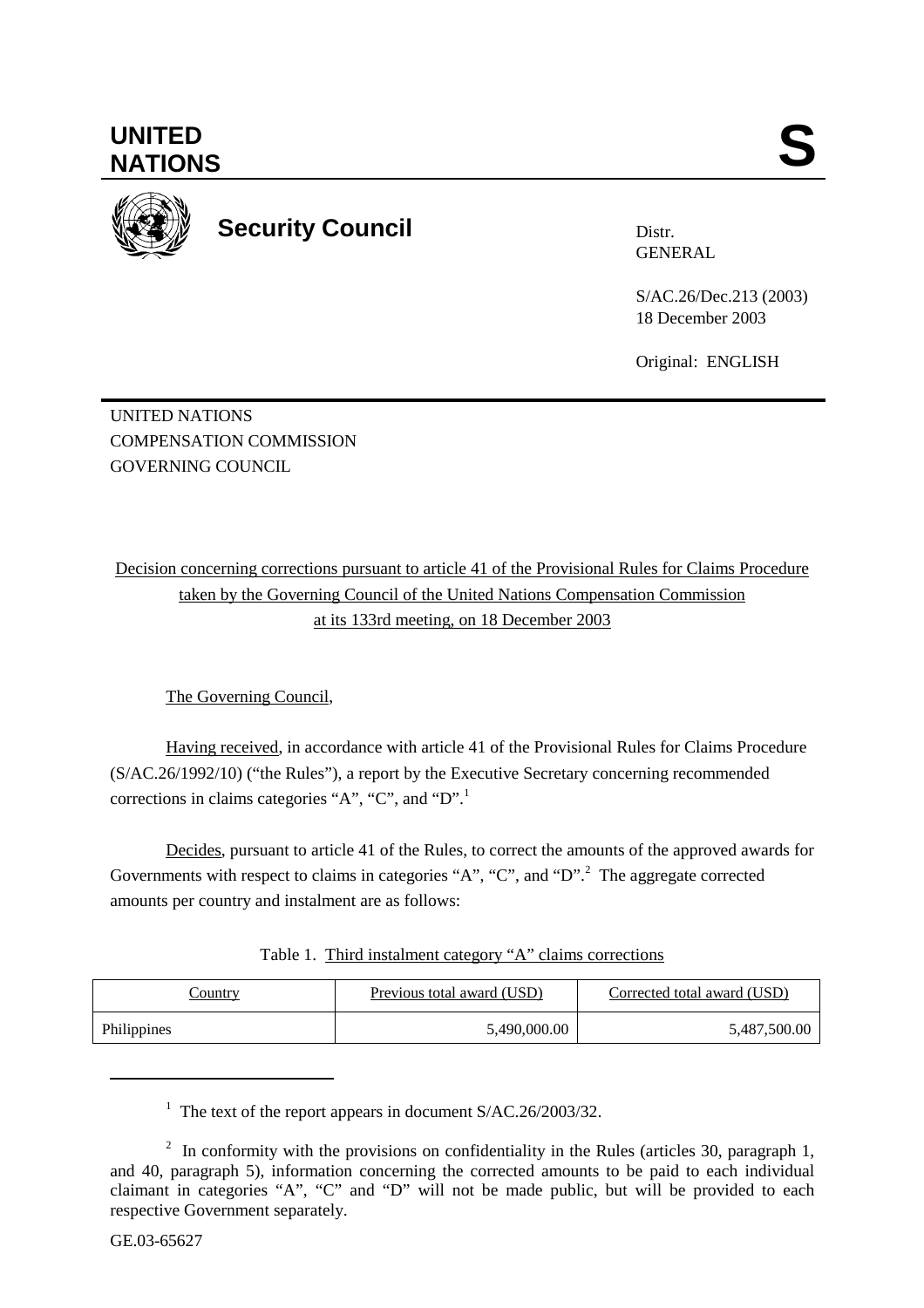| Table 2. Fourth instalment category "A" claims corrections |  |  |
|------------------------------------------------------------|--|--|
|                                                            |  |  |

| .`ountry    | Previous total award (USD) | Corrected total award (USD) |
|-------------|----------------------------|-----------------------------|
| Philippines | 30,278,500.00              | 28,209,000.00               |

#### Table 3. Fifth instalment category "A" claims corrections

| Country     | Previous total award (USD) | Corrected total award (USD) |
|-------------|----------------------------|-----------------------------|
| India       | 149,270,000.00             | 149,268,500.00              |
| Philippines | 31,038,500.00              | 29, 197, 000.00             |

#### Table 4. Sixth instalment category "A" claims corrections

| .`ountrv  | Previous total award (USD) | Corrected total award (USD) |
|-----------|----------------------------|-----------------------------|
| Sri Lanka | 35,575,000.00              | 35,579,000.00               |

### Table 5. Sixth instalment category "C" claims corrections

| <u>Country</u> | Previous total award (USD) | Corrected total award (USD) |
|----------------|----------------------------|-----------------------------|
| Kuwait         | 45,919,687.69              | 45,921,140.98               |

#### Table 6. Seventh instalment category "C" claims corrections

| Country     | Previous total award (USD) | Corrected total award (USD) |
|-------------|----------------------------|-----------------------------|
| Kuwait      | 788,920,463.29             | 788,992,471.72              |
| Philippines | 10,367,513.31              | 10,372,698.35               |

## Table 7. Part two of the eighth instalment category "D" claims corrections

| <b>Country</b> | Previous total award (USD) | Corrected total award (USD) |
|----------------|----------------------------|-----------------------------|
| Egypt          | 87, 365. 48                | 113,201.35                  |
| Israel         | 137,340.72                 | 154,305.74                  |
| Kuwait         | 29,016,844.38              | 29,067,587.05               |

 Decides also that, based on the above corrections, the corrected total awards by instalment are as follows:

Table 8. Recommended corrected total awards for category "A" claims

| Instalment | Previous total award (USD) | Corrected total award (USD) |
|------------|----------------------------|-----------------------------|
| Third      | 532,150,500.00             | 532,148,000.00              |
| Fourth     | 735,726,500.00             | 733,657,000.00              |